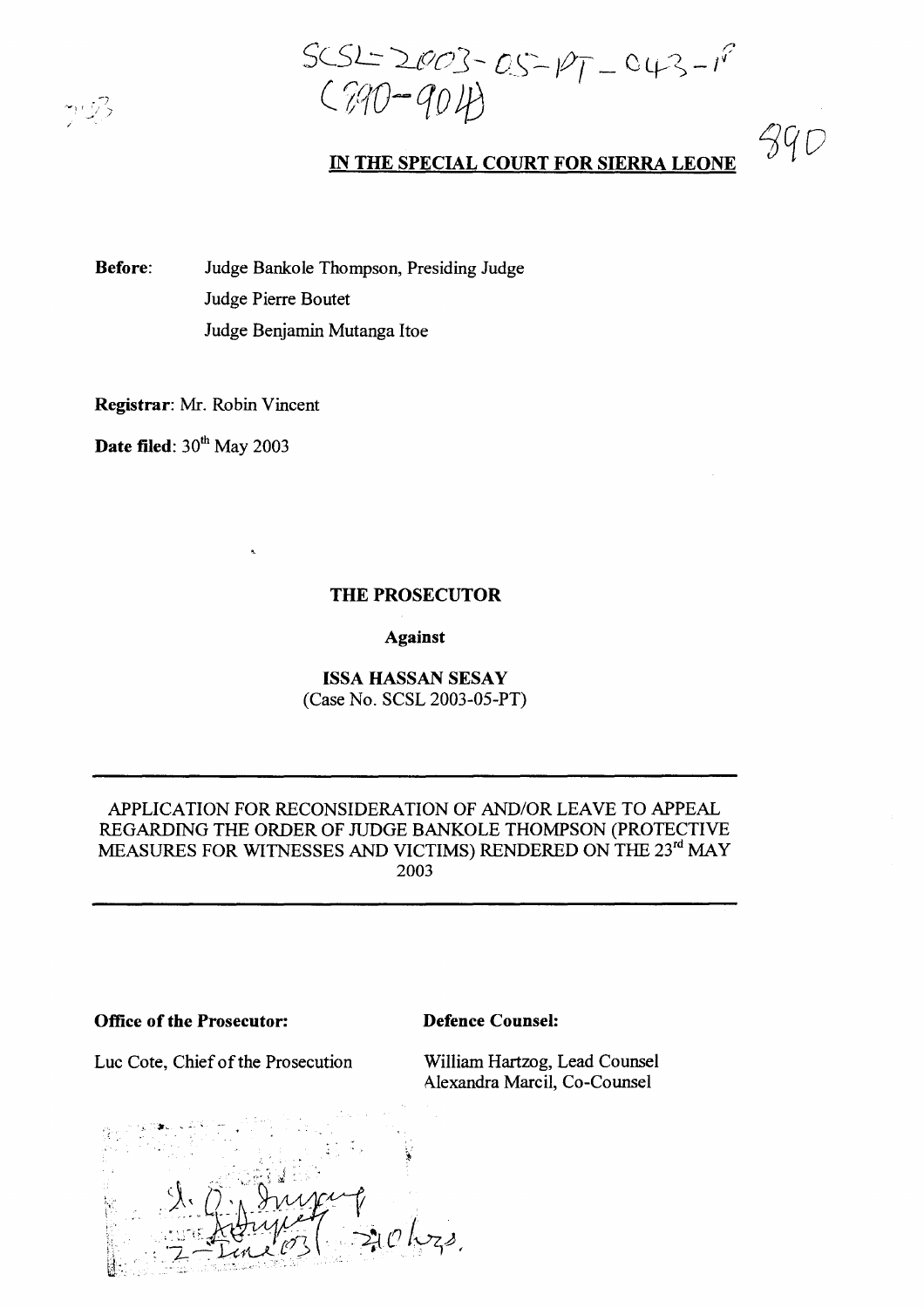### Variation of Order or Leave to Appeal

- 1. Defence counsel for Mr. Issa Hassan Sesay fully endorse the submissions in the Application for Reconsideration of and/or Leave to Appeal "Decision on the Prosecutor's Motion for Immediate Protective Measures for Witnesses and Victims and for Non-public Disclosure", filed in The Prosecutor against Morris Kallon (case no SCLS-2003-07-PT) on the  $30<sup>th</sup>$  of May 2003.
- 2. Counsel for Issa Hassan Sesay respectfully submits that these arguments apply *mutatis mutandis* in the case of Mr. Sesay.
- 3. On the grounds set out in the said Application, it is requested that Judge Bankole Thompson reconsider the "Decision on the Prosecutor's Motion for Immediate Protective Measures for Witnesses and Victims and for Non-public Disclosure" and issue a variation of the Decision made.
- 4. In the alternative, it is requested that, pursuant to Rule  $73$  (B) of the Rule of Procedure and Evidence, this application seeks leave to appeal the Decision.

## Objections to measures  $(a)$ ,  $(g)$ ,  $(h)$ ,  $(k)$

- 5. The Decision on the Prosecutor's Motion for Immediate Protective Measures for Witnesses and Victims and for Non-Public Disclosure was rendered on May 23rd, 2003.
- 6. Counsel representing Issa Hassan Sesay dispute paragraphs  $(a)$ ,  $(g)$ ,  $(h)$  et  $(k)$ of the said Decision.
- 7. It is submitted that measures (a), (g), (h), (k) are not strictly necessary and proportionate to their aim which is the protection of the witnesses of the Prosecutor.

2Û I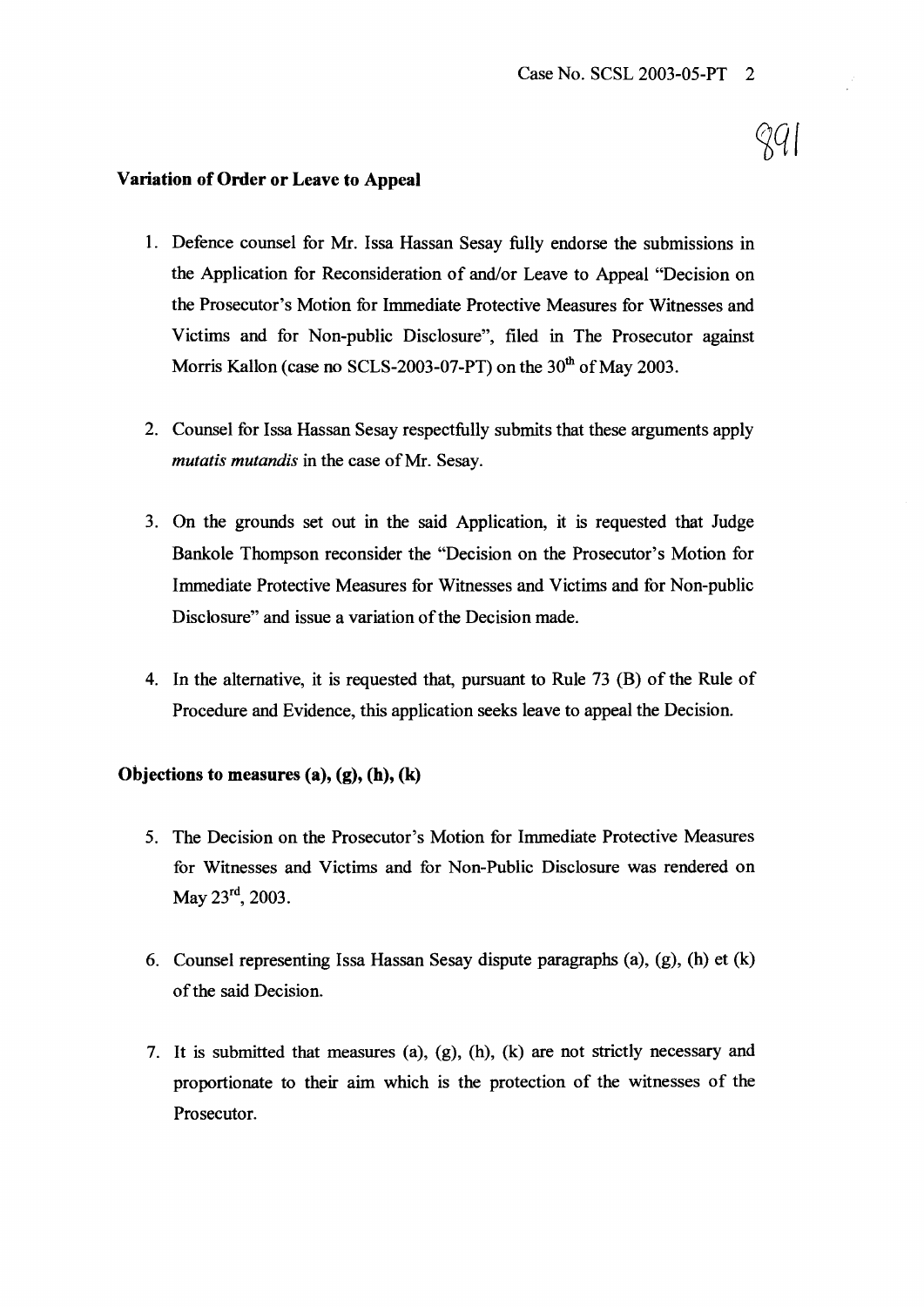- 8. It is submitted that theses four measures violate the right of the accused to a fair and expeditious trial. As provided for in Rule 73 (B), Counsel for the accused therefore respectfully submit that a decision from the Appeals Chamber is necessary and essential in order to insure and protect theses rights.
- 9. The Decision on the Prosecutor's Motion for Immediate Protective Measures for Witnesses and Victims and for Non-Public Disclosure grants the measure requested by the Prosecutor in **paragraph** (a): ''the Prosecution may withhold identifying data of the persons the Prosecution is seeking protection [...], until 42 (forty-two) days before the witness is to testify at trial". The measure (a) is disputed for the following reasons.
- 10. It is submitted that the granted measure (a) violates the rights to a fair and expeditious trial in using the date of testimony rather than the date of trial as the point of departure. The effect will be that at the commencement of the trial the Defence will probably not know the identities of the majority of the witnesses that the Prosecution intends to call at trial. The Defence will crossexamine witnesses in the early stages of the trial without a complete knowledge of the Prosecution case. As pointed out in the Application for Reconsideration of and/or Leave to Appeal "Decision on the Prosecutor's Motion for Immediate Protective Measures for Witnesses and Victims and for Non-public Disclosure", filed in the Prosecutor against Morris Kallon (case no SCLS-2003-07-PT) on the  $30<sup>th</sup>$  of May 2003, the real consequence of this may be that Prosecution witnesses will have to be recalled for further crossexamination after the completion of the Prosecution case, with the effect of seriously delaying trial proceedings.
- 11. The measure (a) will violate the accused's right to a fair triaL because it imposes significant limit to his capacity to lead truly efficient investigations. Investigations in relation to the vast majority of the witnesses will not be complete before the trial. During the trial the Defence will be fully absorbed mentally and physically in advocacy and the conduct of the trial itself. The Defence will be in a weak position to lead investigations concerning facts that are revealed by the evidence during the trial and in the meantime leading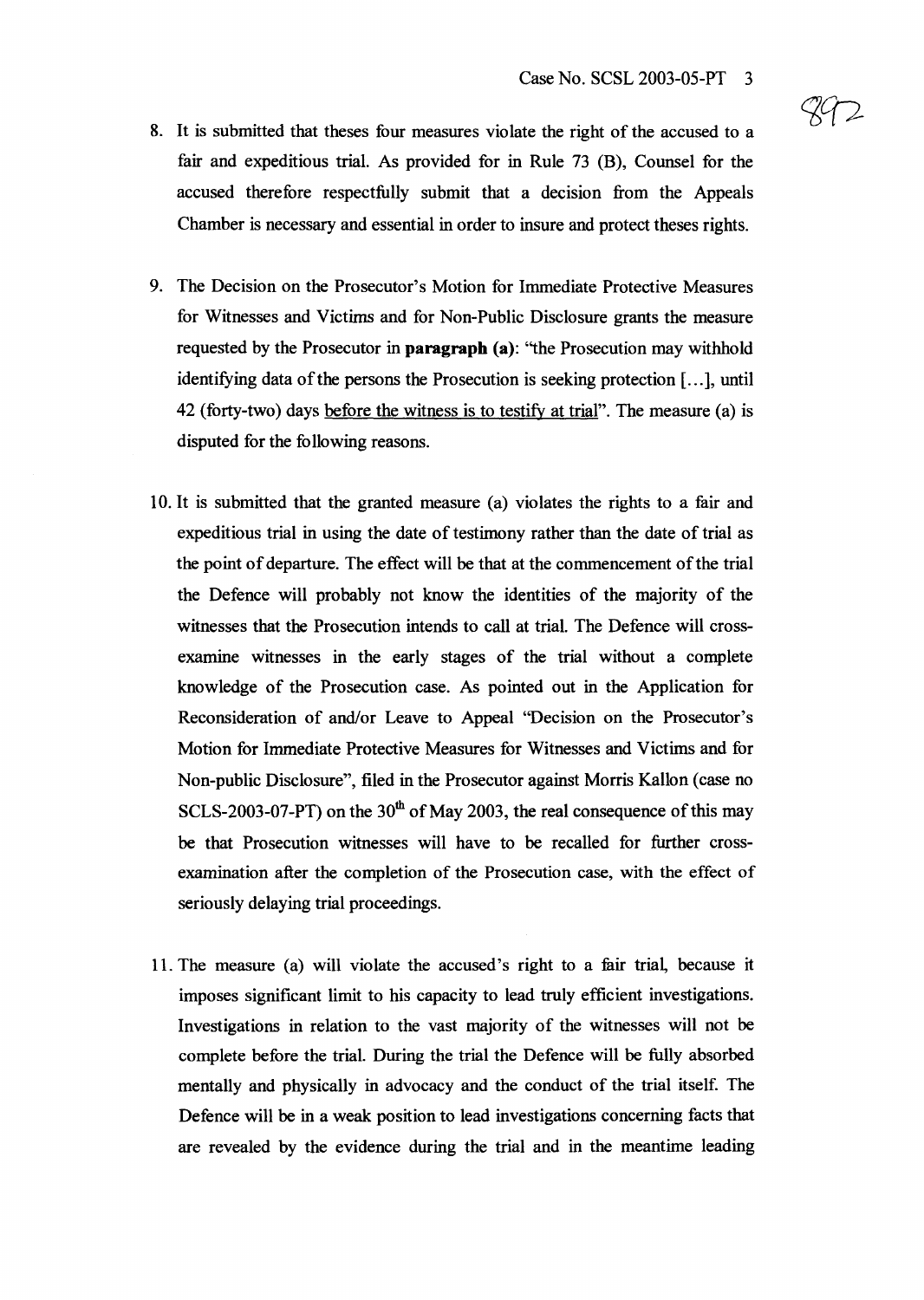investigations regarding future witnesses on elements that should have been searched for way before the trial. Accordingly it is submitted that this measure is totally incongruous in the context of a non-stop trial.

- 12. The measure (a) will violate the right of the accused to an expeditious trial, since the order of witnesses is often difficult to control for many reasons that are not under the complete control of the Prosecution. The measure may induce delays.
- 13. The said Decision grants the measures requested by the Prosecution in **paragraph** (g) of its Motion: « the Defence shall maintain a log indicating the name, address and position of each person or entity which receives a copy of, or information from, a witness statement [...]".
- 14. It is submitted that the judge erred in ordering measure (g) for the reasons set out in the Application for Reconsideration of and/or Leave to Appeal "Decision on the Prosecutor's Motion for Immediate Protective Measures for Witnesses and Victims and for Non-public Disclosure", filed in the Prosecutor against Morris Kallon (case no SCLS-2003-07-PT) on the 30<sup>th</sup> of May 2003.
- 15. The said Decision grants the measures requested by the Prosecution in **paragraph** (h) of its Motion: "the Defence provide to the Chamber and the Prosecution a designation of all persons working on the Defence team [...] and requiring the Defence to advise the Chamber and the Prosecution in writing of any changes in the composition of this Defence team".
- 16. It is submitted that measure (h) raises a considerable structural problem which undermines the independence of the different entities of the Court, notwithstanding the Statute of the Court. In an adversarial system, it is incoherent that one party, in the case in point the Defence, has its members and activities supervised by the opposite party, in this case the Prosecutor. This specific measure, which was granted at the request of the Prosecutor, reveals an unjustified lack of trust on the Registrar. It is up to the Registrar to exercise control *a priori* over the members and the behaviour of the members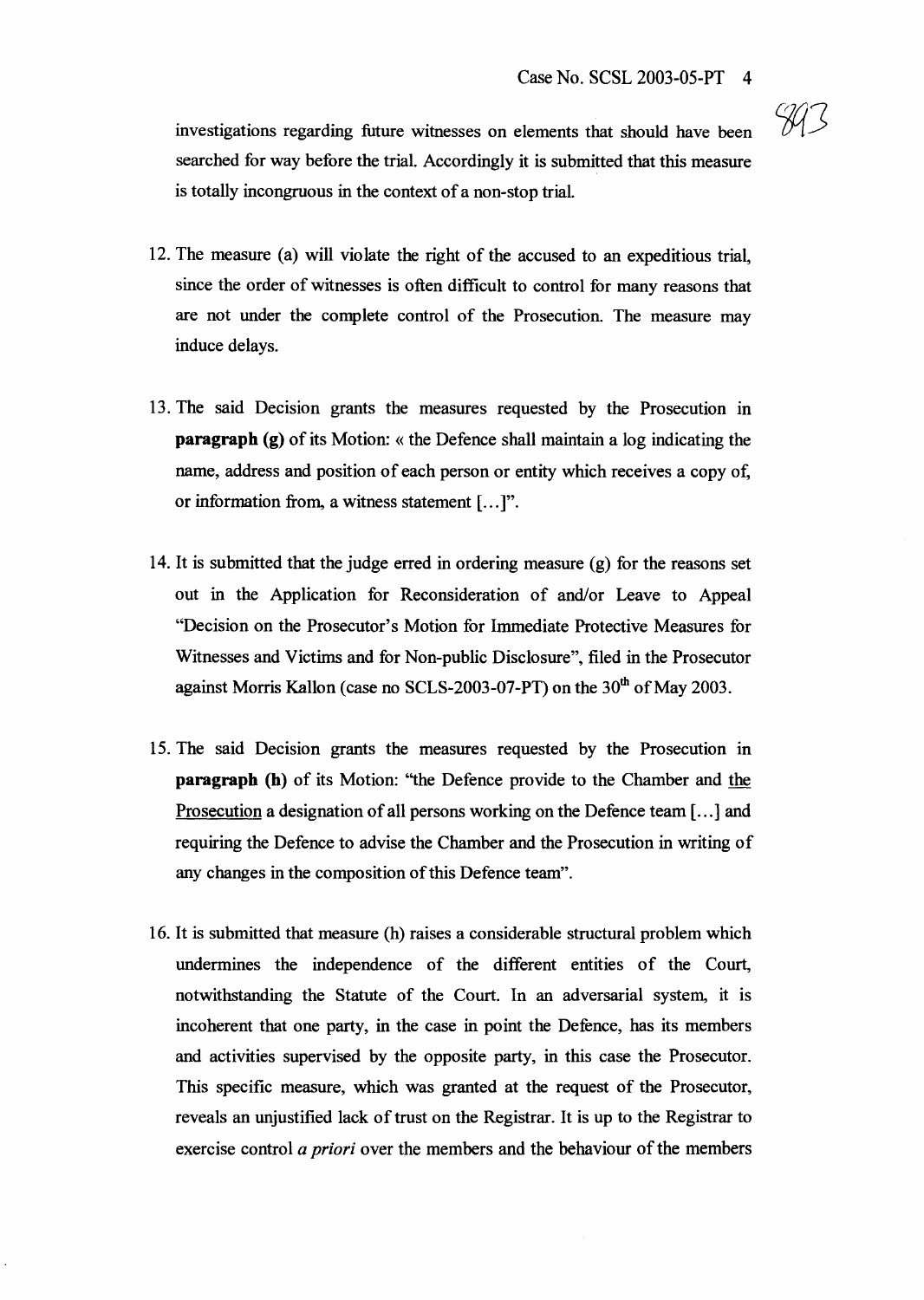294

of the Defence teams regarding the identity of protected witnesses. The Prosecution should not have the means to control *a priori* the activities of the members of the Defence nor should it have <sup>a</sup> control over their ethics. If doubts arise with regard to the lack of compliance of a Defence team member regarding the identity of protected witnesses, the Prosecution may alert the Victims and Witnesses Unit which can investigate the matter. If appropriate, a complaint for contempt of court could be made. As a last resort, it is for the Trial Chamber to exercise a control *a posteriori* over lawyers, Defence team members or members of the OTP, regarding their compliance with the order(s) for the protection of witnesses. In addition, it should be noted that every lawyer is also subject to the supervision of his or her national bar.

- 17. The said Decision grants the measure requested by the Prosecution in **paragraph** (k) of his Motion: "the Defence Counsel make a written request to the Trial Chamber or a Judge thereof, for permission to contact any protected witness or any relative of such person  $[\,\ldots\,]$ ".
- 18. It is respectfully submitted that the measure (k) also raises a considerable structural problem which undermines the independence of the different entities of the Court, notwithstanding the Statute of the Court. It is for the Victims and Witnesses Unit to supervise any situation in which the Defence should want to meet a witness or a victim for whom protection has been asked by the opposite party. Where there is no opposition from the Prosecutor and from the protected witness or victim, that Unit is fully qualified to manage the situation. It is precisely his duty and mandate to do so. The impact of this measure is to impose a blanket overall requirement for judicial intervention to supervise the investigations of the Defence, even when there is no opposition from the parties. Therefore, this measure is unnecessarily oppressive and may cause needlessly cumbersome, costly and time consuming procedures.

#### **Orders sought:**

19. It is hereby requested that the learned Judge reconsider his "Decision on the Prosecutor's Motion for Immediate Protective measures for Witnesses and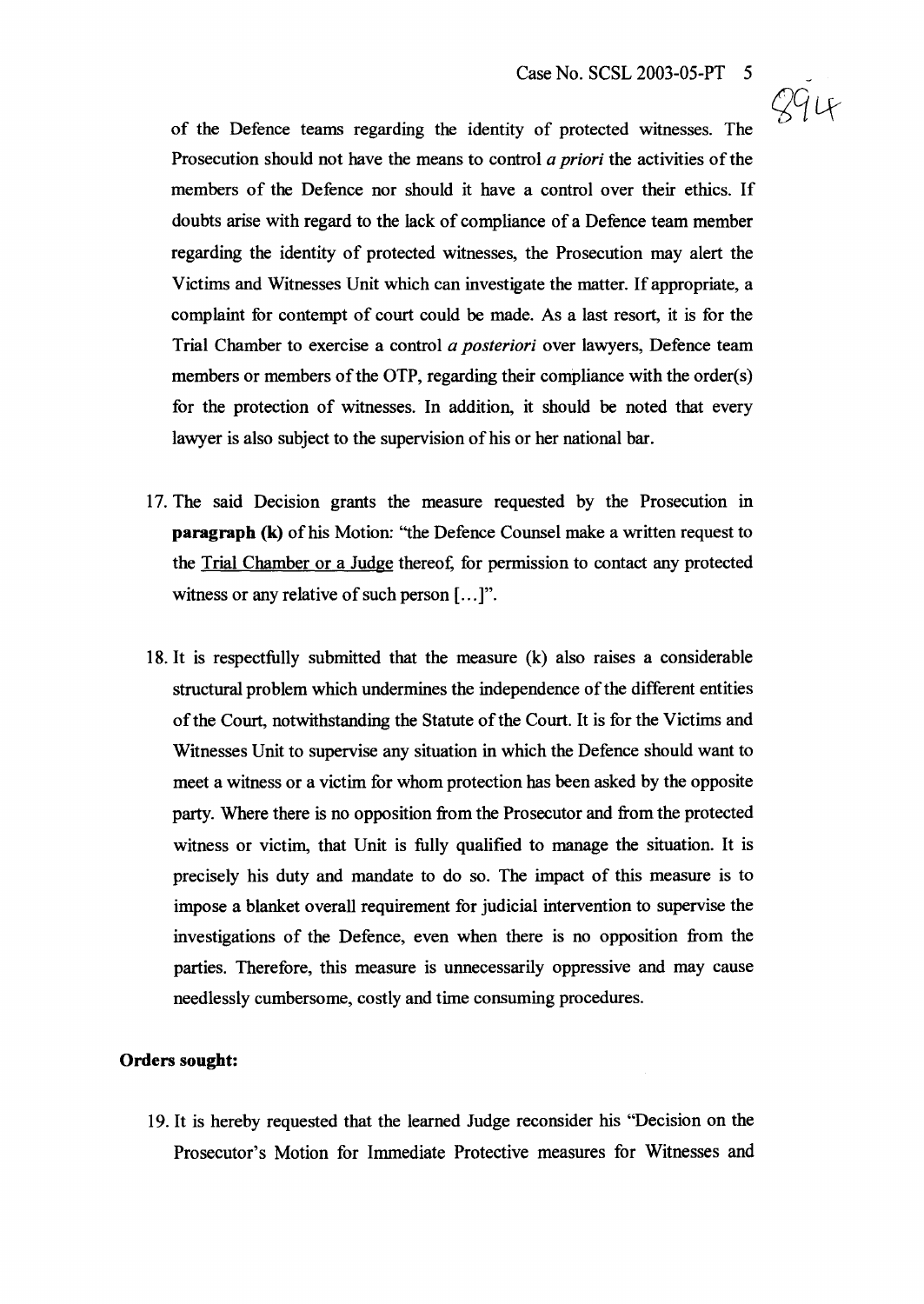Victims and for Non-Public Disclosure" by revising his order in conformity with Counsel present submissions.

20. In the alternative, it is requested that the Trial Chamber, pursuant to Rule 73 (B) of the Rules of Procedure and Evidence, grant leave to appeal from the "Decision on the Prosecutor's Motion for Immediate Protective measures for Witnesses and Victims and for Non-Public Disclosure".

Respectfully submitted

Dated 30<sup>th</sup> May 2003, at Freetown

 $W||_{\alpha}$   $\overline{\leftarrow}$ William Hartzog Lead Counsel for Issa Hasssan Sesay

Alexandra Marcil Co-Counsel for Issa Hassan Sesay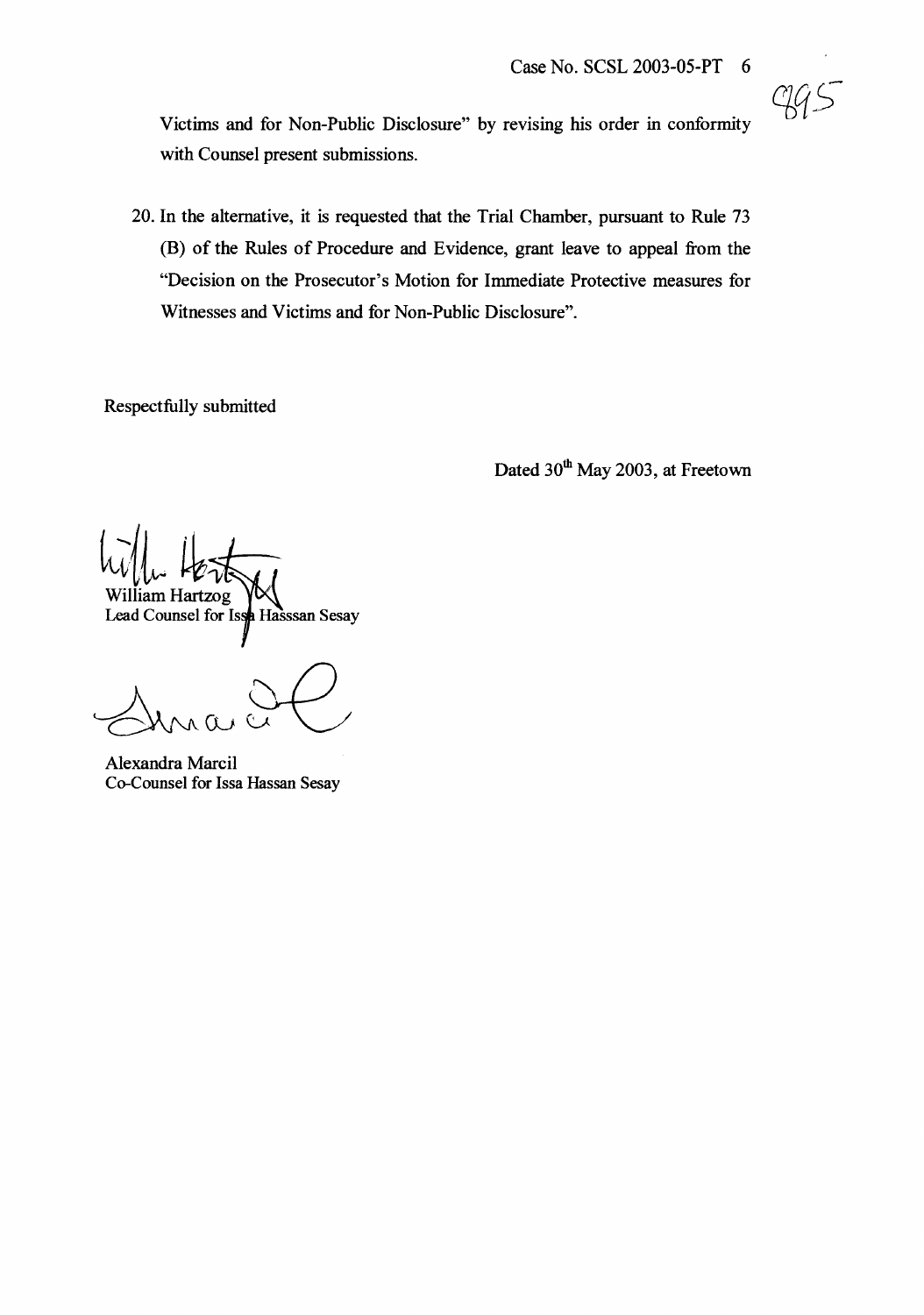*£qb*

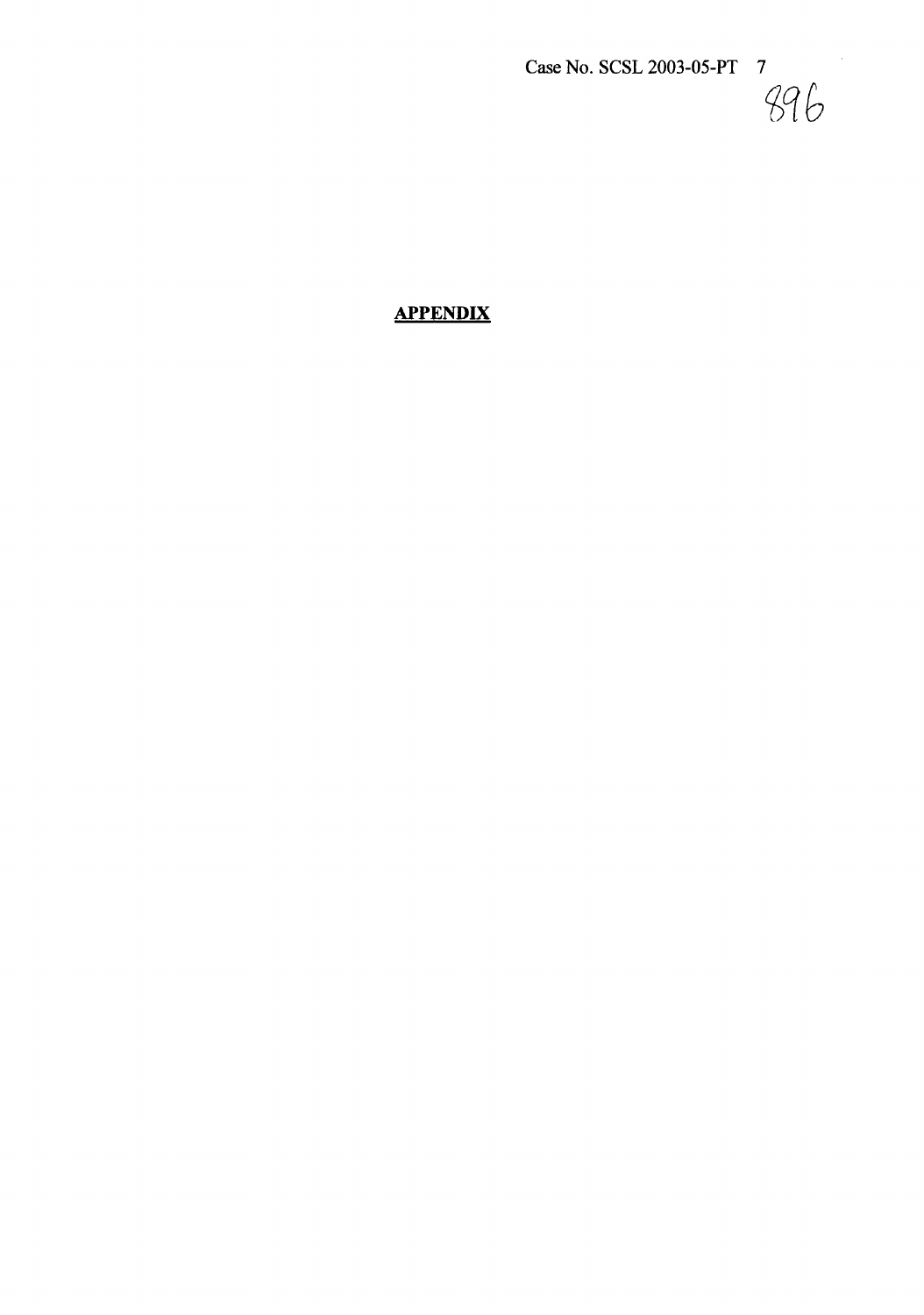# **SPECIAL COURT FOR SIERRA LEONE.**

 $\overline{\phantom{a}}$ 

**TRIAL CHAMBER**

MBER<br>Judge Thompson, Presiding Judge  $(558 - 566)$ 

**Before:** Judge Hoe Judge Boutet

**Registrar:** Robin Vincent

**Date:** 29 May 2003

**The Prosecutor Against: Morris Kallon**

(Case No. SCSL-2003-07-PT)

## **APPLICATION FOR RECONSIDERATION OF AND/OR LEAVE TO APPEAL 'DECISION ON THE PROSECUTOR'S MOTION FOR IMMEDIATE PROTECTIVE MEASURES FOR WITNESSES AND VICTIMS AND FOR NON-PUBLIC DISCLOSURE'.**

### **Office of the Prosecutor:**

Luc Cote, Chief of Prosecution

**Defence Counsel:**

James Oury Steven Powles

| <b>CONTRACTORS</b> OF THE STA<br><b>COURT FOR SEEREALES</b><br>COURT RECORDS |  |
|------------------------------------------------------------------------------|--|
| <b>RECEIVED</b><br><b>NAME</b> Wate                                          |  |
| SIGNATURE_<br>$-05-.03$ TIME 9.31 am                                         |  |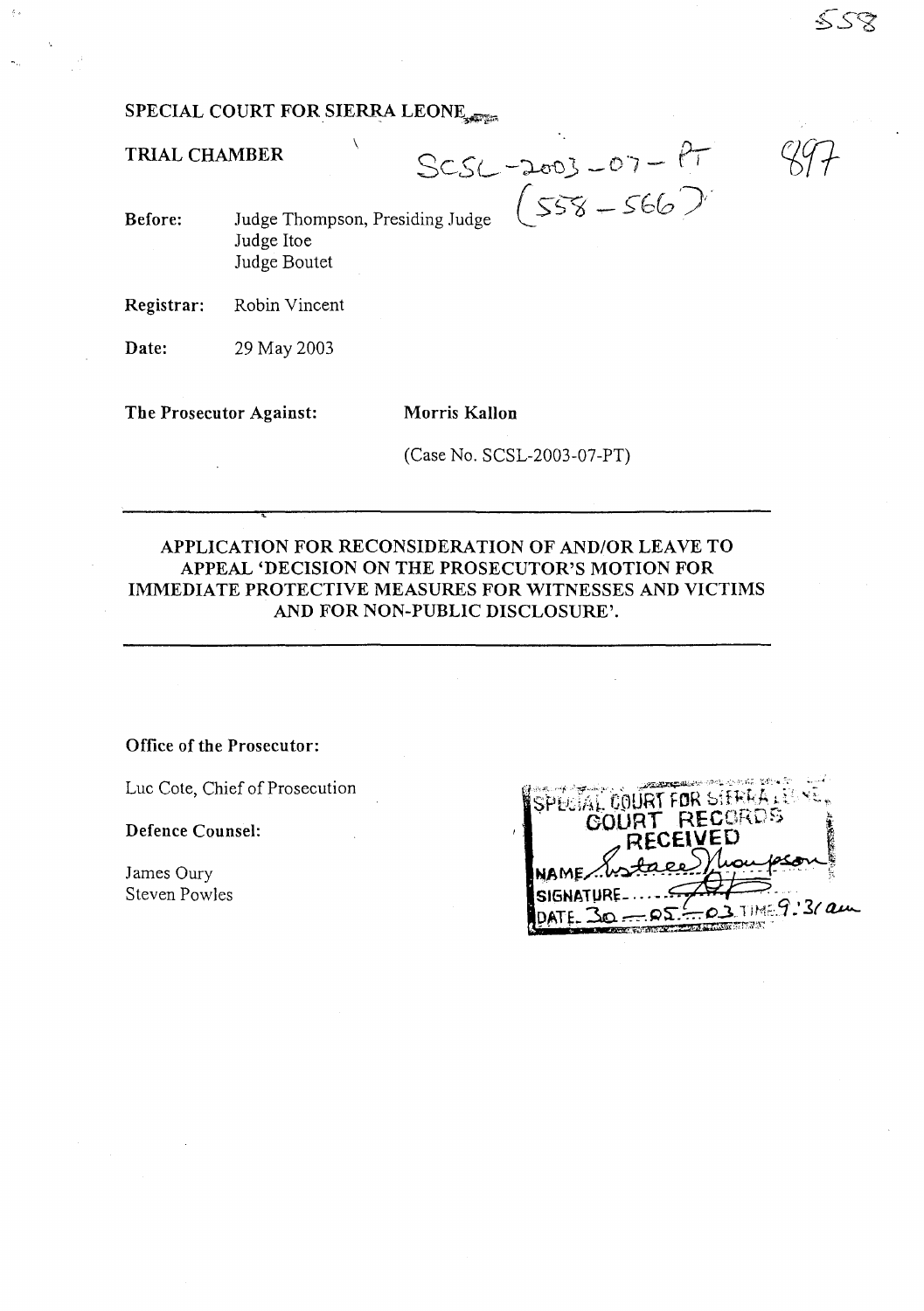559<br>89**8** 

- 1. This application is filed on behalf of Morallon on the basis that His Honour Judge Bankole Thompson, as the Presiding Judge of the Trial Chamber who issued 'Decision on the Prosecution's Motion for Immediate Protective Measures for Witnesses and Victims and for Non-Public Disclosure' (the "Decision") on 23 May 2003, is still *functus officio* in this matter and accordingly at liberty to reconsider the said Decision and issue a variation of the Orders made.
- 2. In the alternative, it is respectfully requested that this application be read as an application to the Trial Chamber pursuant to Rule 73(B) for leave to appeal the said Decision on the basis that, for the reasons set out below, it would be in the interest of a fair and expeditious trial.

# *Variation ofOrder*

- 3. It is a common feature of most domestic jurisdictions that a judge is still *functus officio* in relation to any decision made and may, during a reasonable time frame, issue a variation of the decision.
- 4. It is requested that the Decision be reconsidered for the following reasons. James Oury and Steven Powles were provisionally assigned as lead counsel and co-counsel respectively to Mr Kallon on 1 May 2003. It follows that at the time of the Prosecution Motion for 'Immediate Protective Measures for Victims and Witnesses and for Non-Public Disclosure' filed 7 April 2003, Mr Kallon's counsel were not instructed in this matter. To avoid delays the Defence Office filed a response to the Prosecution Motion on behalf of Mr Kallon on 23 April 2003. In their Response the Defence Office stipulated that the Defence Office filed the Response on behalf of Mr Kallon "without prejudice to the position that might be taken by their assigned counsel once such counsel is assigned" (para 3).
- 5. The Prosecution filed a reply on 29 April 2003, and asserted that once Defence Counsel were assigned to Mr Kallon, no opportunity should be given to respond to the Prosecution Motion (para 28). The propriety of the Defence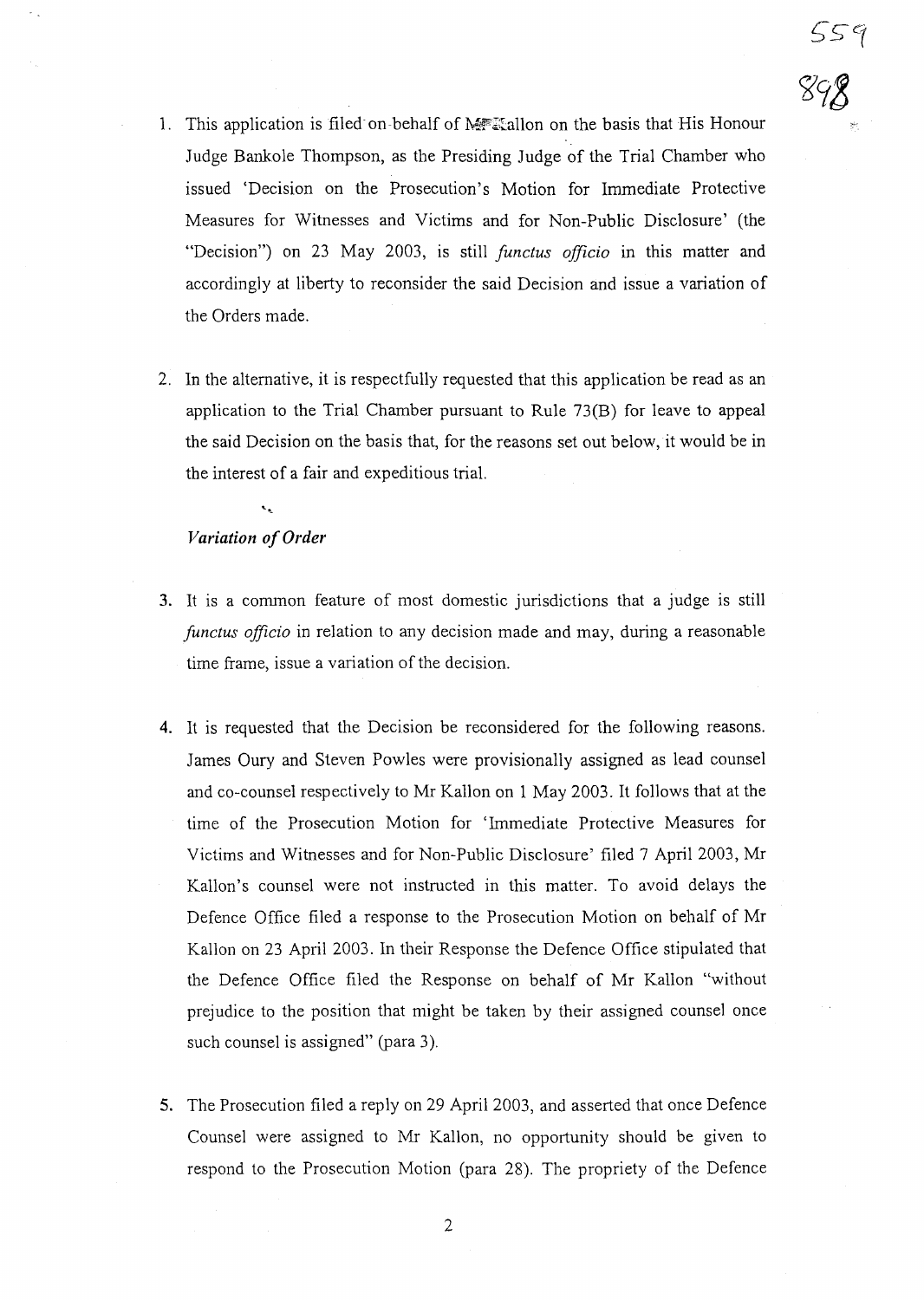56c

Office's request that their Response be<sub>xtimat</sub> ated on a "without prejudice" basis was correctly not considered in the Decision as, at the time of Decision, no indication had been made on behalf of Mr Kallon that present counsel would seek to rely upon the Defence Office's request that their response be considered on a without prejudice basis and thereafter file an additional response.

- 6. In short, Counsel now assigned on behalf of Mr Kallon do seek to address the learned judge in respect of the Prosecution's Motion. Counsel for Mr Kallon do not set out a lengthy response in this application. Instead, aware of the comprehensive Response made on behalf of Mr Gbao to the 'Prosecution's Motion for Immediate Protective Measures for Witnesses and Victims and for Non-Public Disclosure' (which was made in identical terms to the original request for Protective Measures in Mr Kallon's case), 'Response to Prosecution Motion for Immediate Protective Measures for Witnesses and Victims and for Non-Public Disclosure', filed 26 May 2003, counsel for Mr Kallon would simply seek to support and adopt the arguments made on behalf of Mr Gbao as their response to the Prosecution Motion in Mr Kallon's case.
- 7. In the event that the learned judge is in agreement with the Prosecution's submission that newly assigned counsel for Mr Kallon should not be pennitted to file their own response to the Prosecution Motion, a secondary and alternative submission is made. If, after having considered the response and submissions of Mr Gbao in *Prosecutor* v *Augustine Gbao,* the learned judge decides to order different Protective Measures to those ordered in the case of Mr Kallon, it is respectfully requested that the Orders made on 23 May 2003 in Mr Kallon's case be varied to the same as those to be ordered for Mr Gbao. This is on the basis that all defendant's should be treated equally and enjoy similar circumstances for the preparation of their respective defences. In short, given the general nature of the Prosecution's Motion, identical in relation to each accused currently indicted by the Special Court, it would be unfair for different protective measures and disclosure regimes to exist for each accused. If the Prosecution take a uniform approach to protective measures for each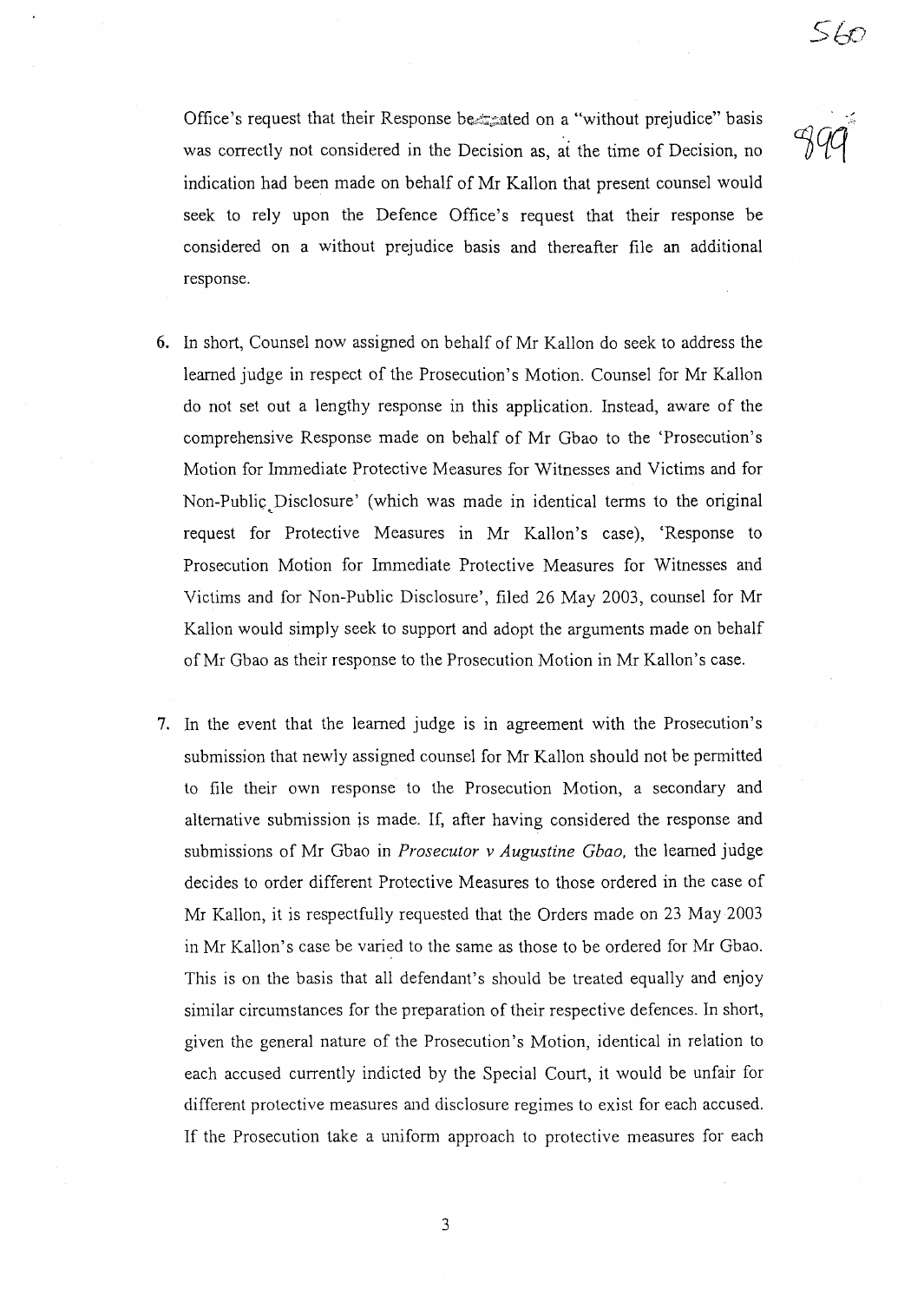accused, it is respectfully submitted the Court should similarly adopt a uniform regime.

### *Leave to Appeal*

- 8. In the event that the learned judge, His Honour Judge Bankole Thompson, is not minded to vary his Decision and/or Orders of 23 May 2003, it is respectfully requested that leave is granted pursuant to Rule 73(B) for leave to appeal on the grounds that a decision by the Appeals Chamber on this matter would be in the interest of a fair and expeditious trial.
- 9. The provision of protective measures and questions relating to the resulting disclosure by the Prosecution to the Defence are fundamental and form part of the 'paramount due process right of the Accused to a fair trial' (Decision para 10). Moreover, for the reasons set out below, resolution ofthese matters by the Appeals Chamber at this stage in the proceedings is central to ensuring both a fair and expeditious trial.
- 10. In its Reply to the Defence Response, filed 29 April 2003, the Prosecution sought to rely on the additional material of (i) Allan Quee, Director of Pride, (ii) Saleem Vahidy, Chief of Witness and Victims Unit for Special Court, (iii) President Kabbah's letter to the UN Security Council, (iv) Keith Biddle Inspector General of Police. This material had not been included as part of the Prosecution's initial Motion. It is respectfully submitted that the learned judge correctly took this new and additional material into consideration in reaching his Decision in this case. The provision of protective measures to witnesses by the Special Court is, as stated by the Prosecution in its Motion of 7 April 2003, critical to safeguarding the security and privacy of witnesses and victims and the integrity of the evidence and the proceedings (para 3). Thus the learned judge was right to admit and take into consideration all relevant evidence in the making of his decision.
- **11.** It is, however, respectfully submitted, that given the importance of the fair resolution of questions pertaining to protective measures, the learned judge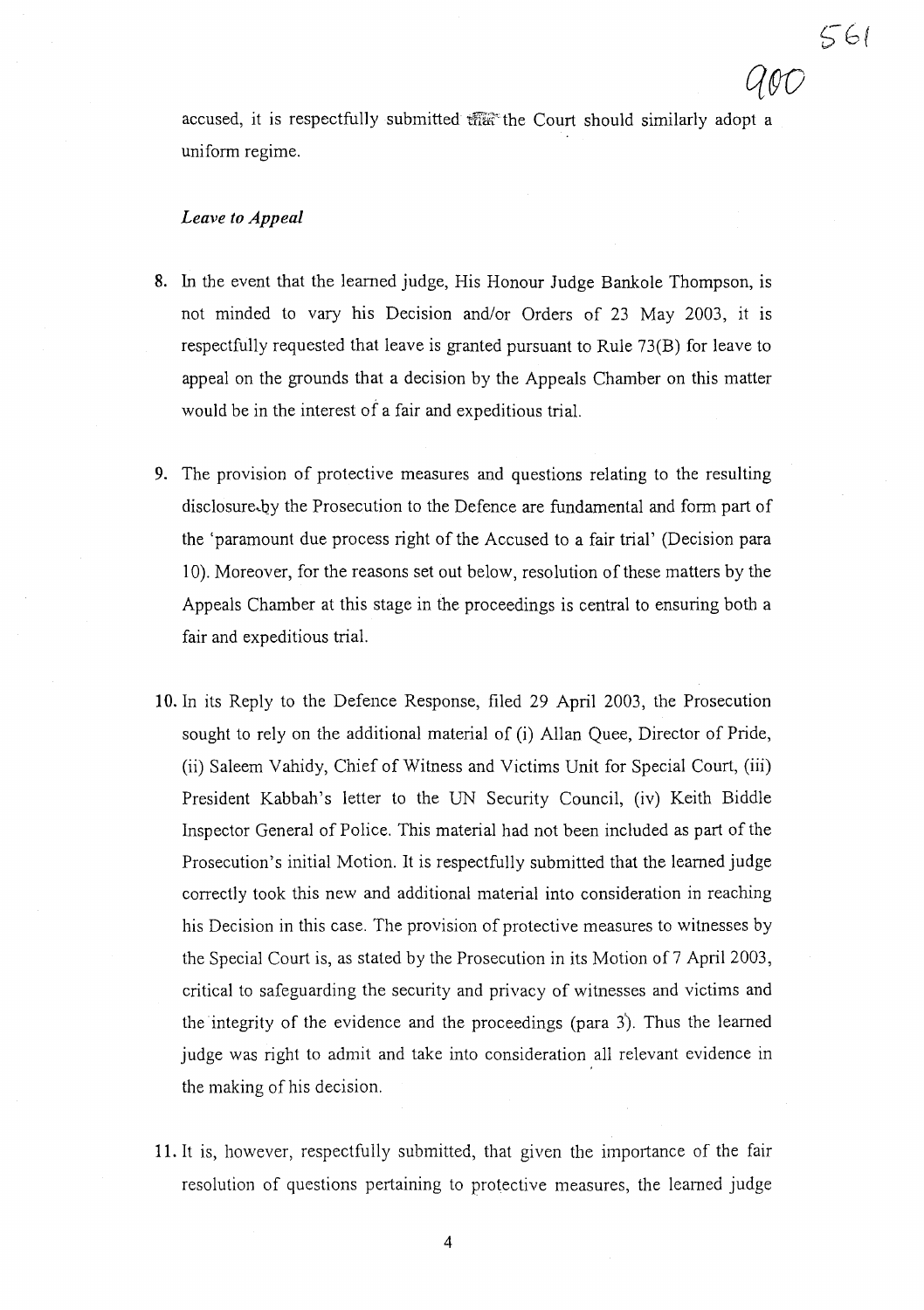erred in not allowing the Defence for Mr Kallon to address and comment upon the fresh material presented by the Prosecution in its Reply filed on 29 April 2003. Some of the assertions made by the Prosecution as to the security situation in Sierra Leone are incorrect. In the interests of justice the Defence should not have been denied the opportunity to address and confront the assertions made by the Prosecution and should have been given the opportunity to present contradictory evidence to the learned judge. In the absence of such submissions by the Defence, it is submitted that the learned judge did not have the benefit of having the complete facts upon which to base his Decision.

 $901$ 

- **12.** Furthermore, it is respectfully submitted that the learned judge erred in ordering that the Prosecution may withhold identifying data of the persons the Prosecution is seeking protection as set forth in paragraph 16 of the Motion and any other information which could lead to the identity of such a person to the Defence, until forty-two days before the witness is to testify at trial.
- **13.** In *Brdjanin and Talic* 'Decision on Motion by Prosecution for Protective Measures', 3 July 2000, the Trial Chamber, Judge Hunt (Presiding), now a senior judge on the Appeals Chamber for both the ICTY and ICTR, held that the Prosecution should not be permitted to seek a blanket protective measures regime and redact identifying material from every statement. The Trial Chamber held that the general security situation in the former Yugoslavia could not of itself amount to "exceptional circumstances" for the purpose of seeking protective measures. It was held that the Prosecution decision to redact the name and identifying features in every statement, "although no doubt administratively convenient, was both unauthorised and unjustified ...." (para 13).
- **14.** Thus, the Prosecution should be required to justify the protective measures sought for each individual witness. It is not enough for the Prosecution to make blanket assertions and for blanket protective measures to be made for all witnesses solely on the basis of the prevailing security situation in Sierra

5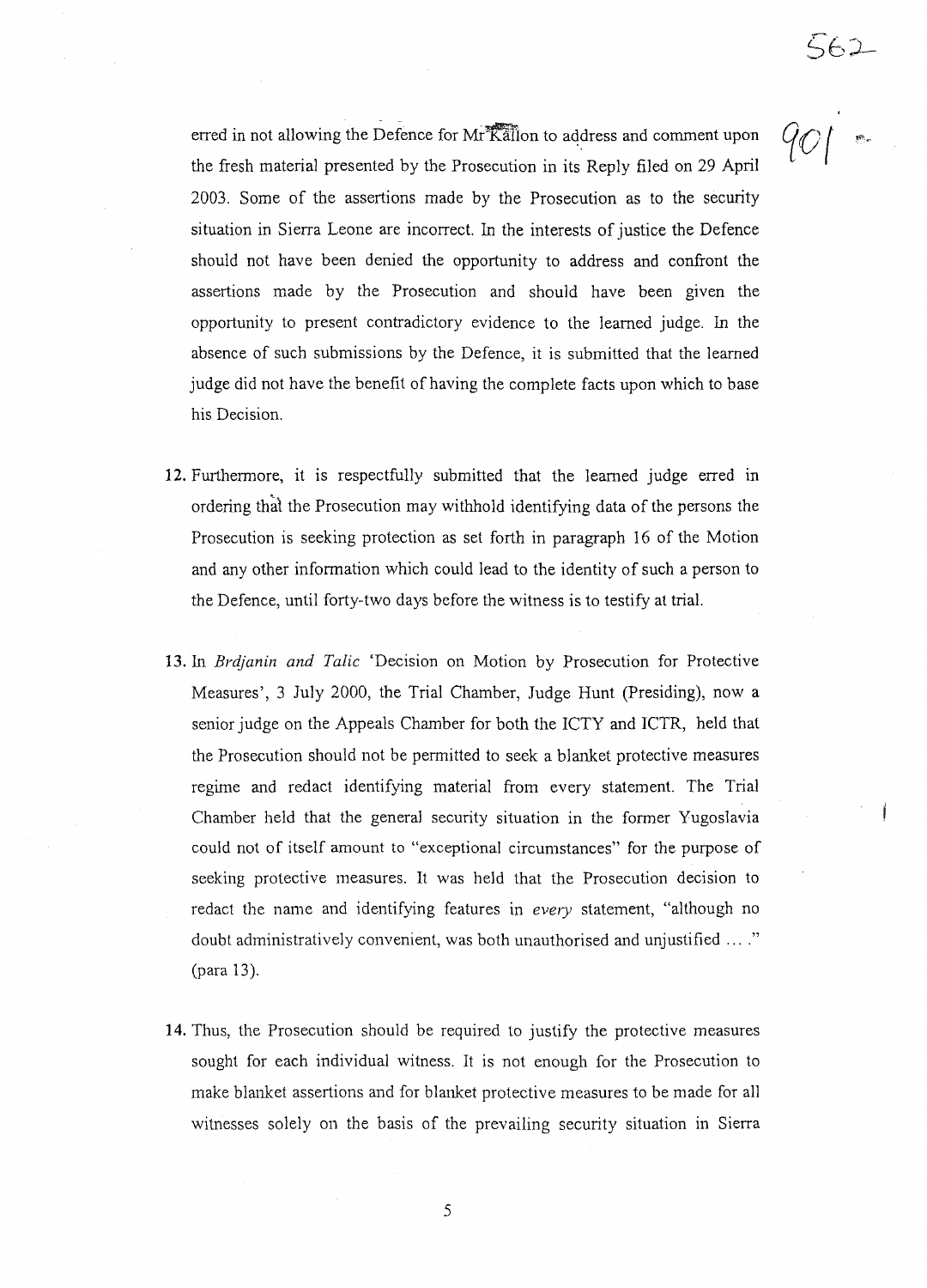$\gamma\eta_2$ 

Leone itself. The situation-of each witness must be considered in isolation and then appropriate protective measures, if any, ordered for that witness.

**15.** In *Hadzihasanovic et al* 'Decision Granting Provisional Release to Mehmed Alagic' 19 December 2001, the Trial Chamber held that:

"A measure in public international law is proportional only when (l) suitable, (2) necessary and when (3) its degree and scope remain in a reasonable relationship to the envisaged target. Procedural measures should never be capricious or excessive. If it is sufficient to use a more lenient measure, it must be applied." (para 8)

Although a decision on provisional release, it is submitted that the principle set out by the Trial Chamber is applicable to all facets of international criminal proceedings. In relation to protective measures it is submitted that where a less restrictive regime is possible with the effect of achieving the same result, it must be adopted. Not all witnesses will require protective measures. Although it may be administratively easier for the Prosecution to simply delay disclosure of witnesses' identity 42 days before testimony, it is submitted that this is clearly not necessary for each and every witness. In order to be a proportionate measure under international law the Prosecution must be required to identify which witnesses truly require a delay in disclosure of their identity so as to ensure their safety. The Trial Chamber must then determine the appropriateness of withholding the identity for that individual witness. A blanket delay in disclosure of witnesses' identity until 42 days before testimony is simply disproportionate and unlawful under international law.

16. Moreover, the effect of withholding the identity of witnesses until 42 days before testimony will be that at the commencement of the trial the Defence will not know the identities of many, if not the majority of witnesses that the Prosecution intends to call at trial. A consequence of this will be that the Defence will be cross-examining witnesses in the early stages of the trial, without full knowledge of the Prosecution case. A very real consequence of this may be that Prosecution witnesses will have to be recalled for further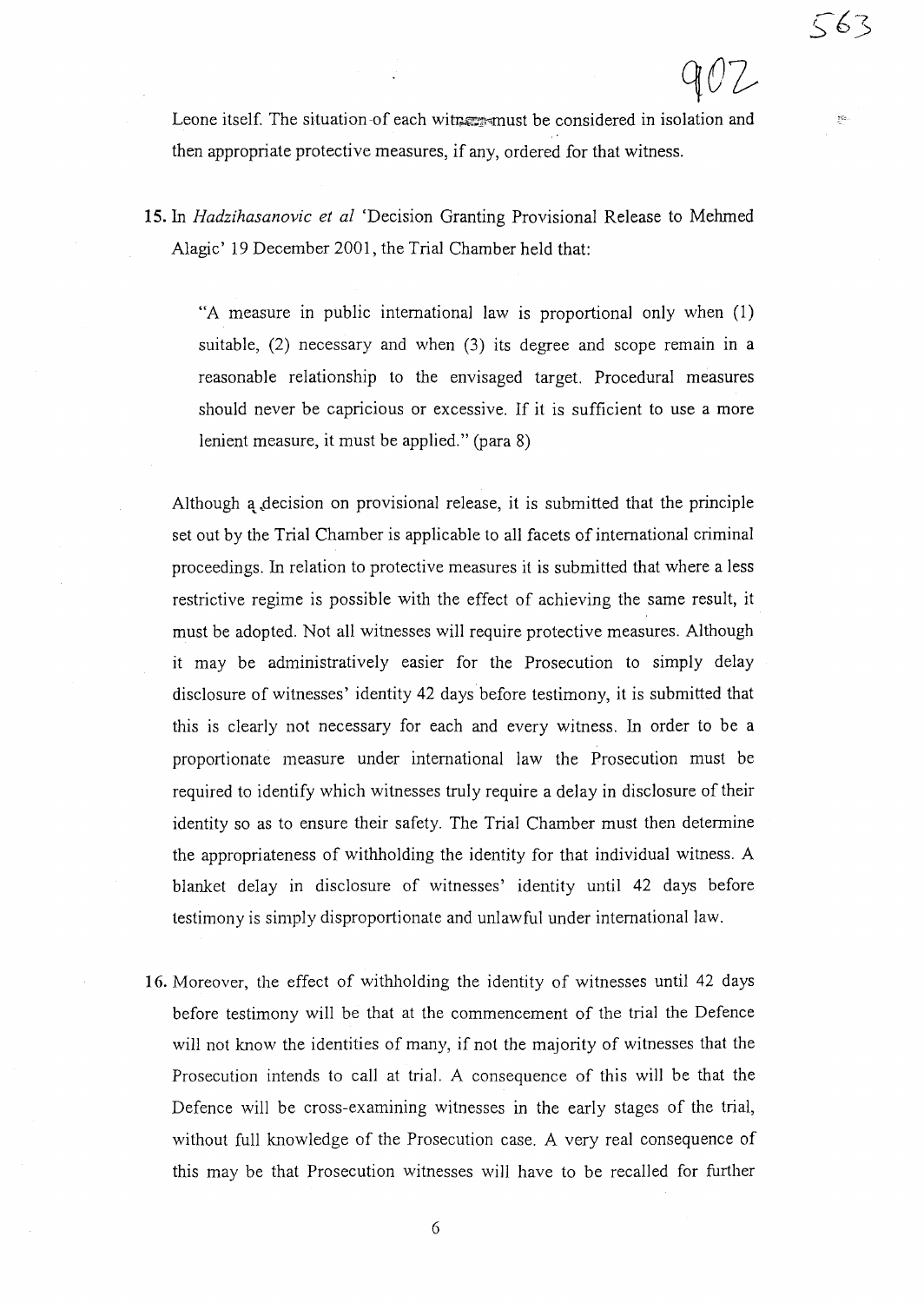cross-examination after the completior is the Prosecution case, with the effect of seriously delaying trial proceedings.

 $>$  04

*C{O'j*

- **17.** Finally, it is submitted that the learned judge erred in ordering that (g) the Defence maintain a log indicating the name, address and position of each person or entity which receives a copy of or information from a witness statement and (h) that the Defence provide to the Chamber and the Prosecution a designation of all persons working for the Defence team who, pursuant to (f) have access to information referred to in the order.
- **18.** In *Brdjanin and Talic* 'Decision on Motion by Prosecution for Protective Measures', 3 July 2003, the Trial Chamber rejected the Prosecution request for the maintenance of a log by the defence team. This was held to be oppressive and, if details provided in the log were eventually to be used in contempt proceedings against members of the defence team pursuant to Rule 77, the disclosure of such a log could potentially amount to a violation of the rule against self-incrimination, something impennissible under the Statute of the Special Court. (see Decision para 49)
- **19.** Accordingly, it is submitted that the Defence should not be required to maintain any such log and most definitely should not be required to disclose the details of persons working with the Defence to either the Chamber and most certainly not the Prosecution.

#### **Orders sought:**

(i) Variation of the 'Orders for Immediate Protective Measures for Witness and Victims and for Non-Public Disclosure' after consideration of the submissions made on behalf of Augustine Gbao in 'Response to Prosecution Motion for Immediate Protective Measures for Witnesses and Victims and for Non-Public Disclosure', filed 26 May 2003.

In the alternative: